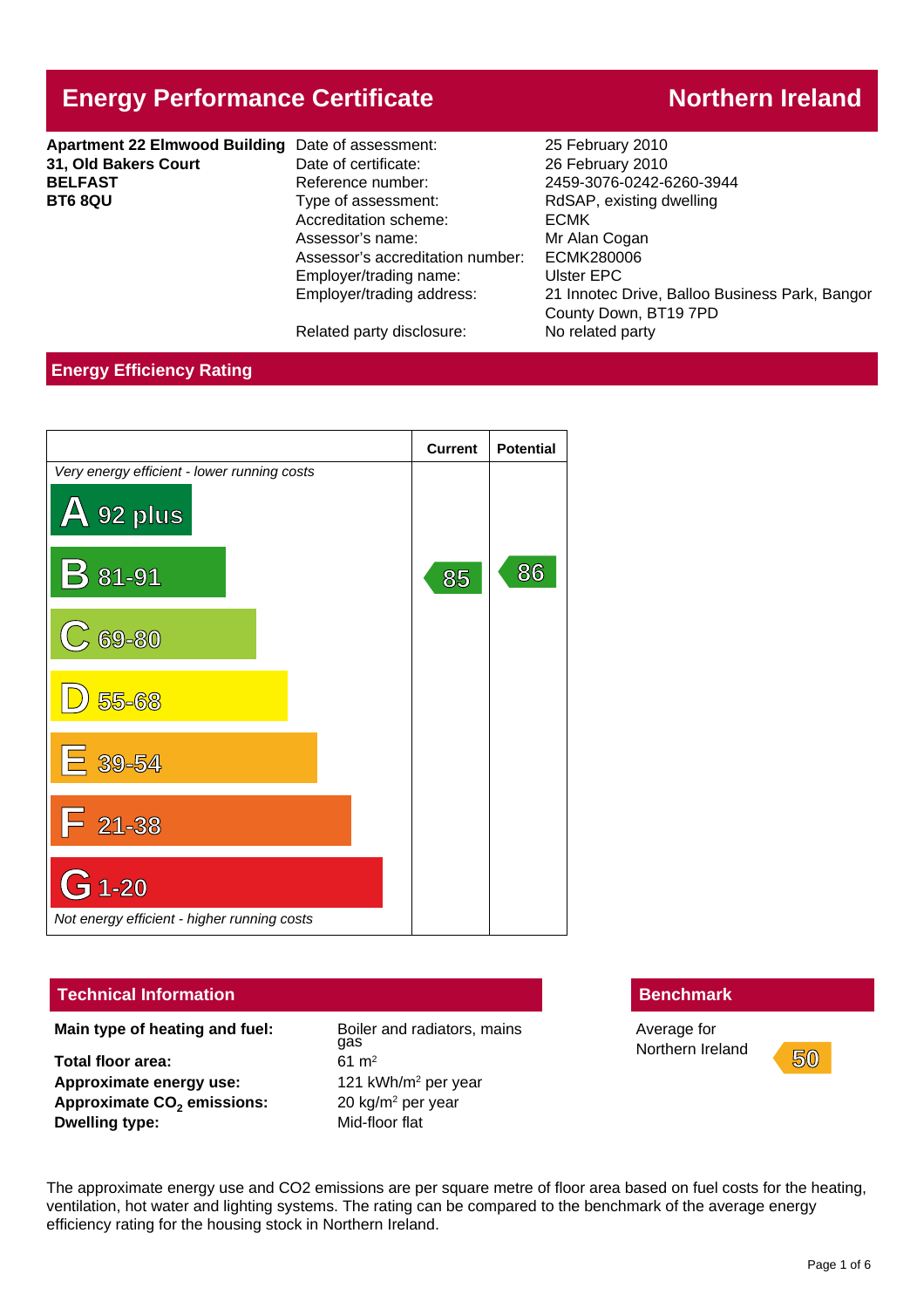# **Estimated energy use, carbon dioxide (CO<sup>2</sup> ) emissions and fuel costs of this home**

|                          | <b>Current</b>                  | <b>Potential</b>                |
|--------------------------|---------------------------------|---------------------------------|
| Energy use               | 121 kWh/m <sup>2</sup> per year | 116 kWh/m <sup>2</sup> per year |
| Carbon dioxide emissions | 1.2 tonnes per year             | 1.2 tonnes per year             |
| Lighting                 | £48 per year                    | £35 per year                    |
| Heating                  | £199 per year                   | £200 per year                   |
| Hot water                | £82 per year                    | £82 per year                    |

The figures in the table above have been provided to enable prospective buyers and tenants to compare the fuel costs and carbon emissions of one home with another. To enable this comparison the figures have been calculated using standardised running conditions (heating periods, room temperatures, etc.) that are the same for all homes, consequently they are unlikely to match an occupier's actual fuel bills and carbon emissions in practise. The figures do not include the impacts of the fuels used for cooking or running appliances, such as TV, fridge etc.; nor do they reflect the costs associated with service, maintenance or safety inspections. Always check the certificate date because fuel prices can change over time and energy saving recommendations will evolve.

To see how this home can achieve its potential rating please see the recommended measures.

## **About this document**

The Energy Performance Certificate for this dwelling was produced following an energy assessment undertaken by a qualified assessor, accredited by ECMK Ltd, to a scheme authorised by the Government. This certificate was produced using the RdSAP 2005 assessment methodology and has been produced under the Energy Performance of Buildings (Certificates and Inspections) (England and Wales) Regulations 2007 as amended. A copy of the certificate has been lodged on a national register.

## **If you have a complaint or wish to confirm that the certificate is genuine**

Details of the assessor and the relevant accreditation scheme are as above. You can get contact details of the accreditation scheme from their website at www.ecmk.co.uk together with details of their procedures for confirming authenticity of a certificate and for making a complaint.

## **About the building's performance ratings**

The ratings on the certificate provide a measure of the building's overall energy efficiency and its environmental impact, calculated in accordance with a national methodology that takes into account factors such as insulation, heating and hot water systems, ventilation and fuels used. The average Energy Efficiency Rating for a dwelling in England and Wales is band E (rating 46).

Not all buildings are used in the same way, so energy ratings use 'standard occupancy' assumptions which may be different from the specific way you use your home. Different methods of calculation are used for homes and for other buildings. Details can be found at www.epd.dfpni.gov.uk

Buildings that are more energy efficient use less energy, save money and help protect the environment. A building with a rating of 100 would cost almost nothing to heat and light and would cause almost no carbon emissions. The potential ratings on the certificate describe how close this building could get to 100 if all the cost effective recommended improvements were implemented.



Remember to look for the energy saving recommended logo when buying energy-efficient products. It's a quick and easy way to identify the most energy-efficient products on the market. For advice on how to take action and to find out about offers available to help make your home more energy efficient, call **0800 512 012** or visit **www.energysavingtrust.org.uk**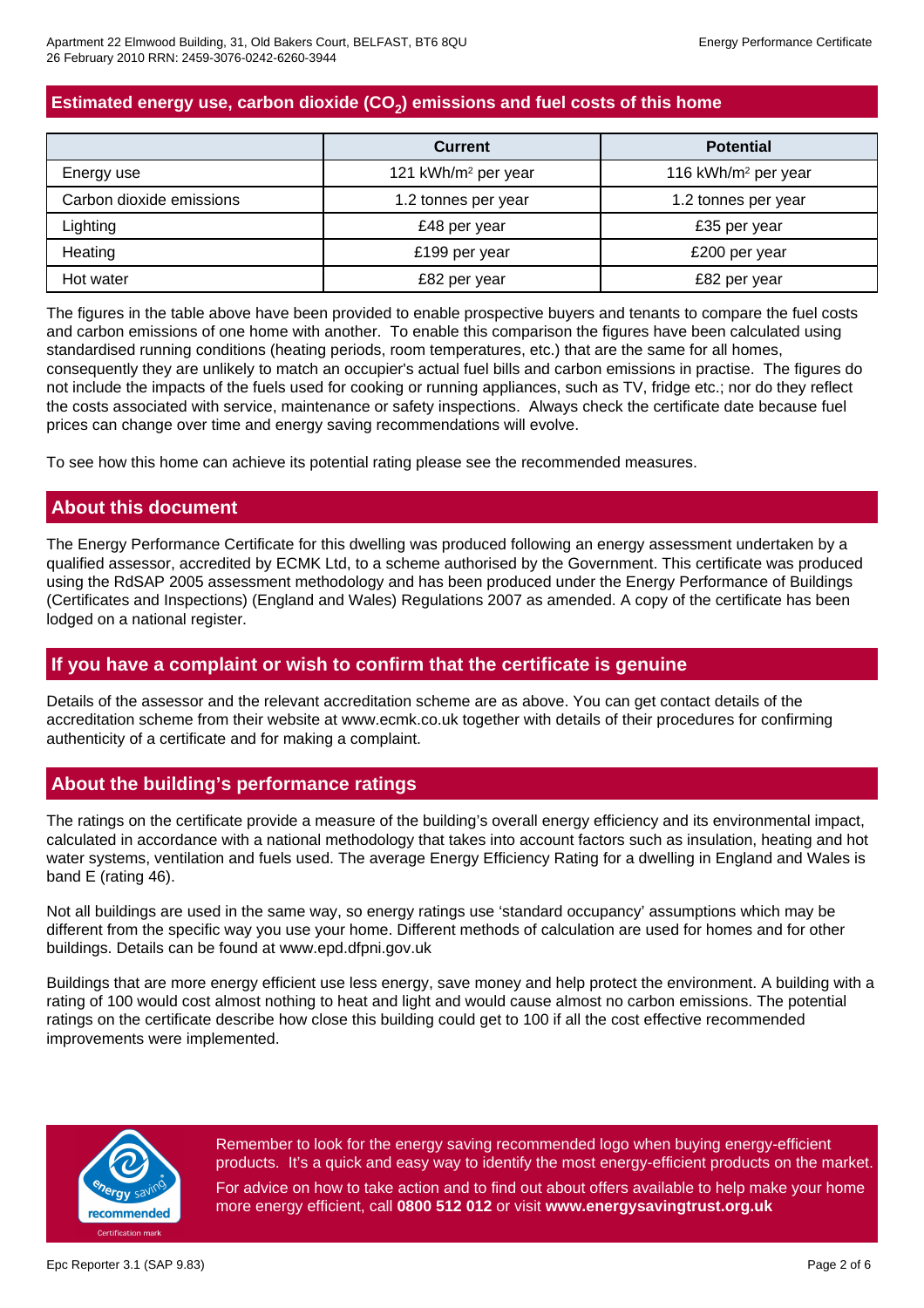## **About the impact of buildings on the environment**

One of the biggest contributors to global warming is carbon dioxide. The way we use energy in buildings causes emissions of carbon. The energy we use for heating, lighting and power in homes produces over a quarter of the UK's carbon dioxide emissions and other buildings produce a further one-sixth.

The average household causes about 6 tonnes of carbon dioxide every year. Adopting the recommendations in this report can reduce emissions and protect the environment. You could reduce emissions even more by switching to renewable energy sources. In addition there are many simple everyday measures that will save money, improve comfort and reduce the impact on the environment. Some examples are given at the end of this report.

## **Environmental Impact (CO<sup>2</sup> ) Rating**



#### **Visit the Department of Finance and Personnel website at www.epb.dfpni.gov.uk to:**

- Find how to confirm the authenticity of an energy performance certificate
- Find how to make a complaint about a certificate or the assessor who produced it
- Learn more about the national register where this certificate has been lodged
- Learn more about energy efficiency and reducing energy consumption

Further information about Energy Performance Certificates can be found under Frequently Asked Questions at www.niepcregister.com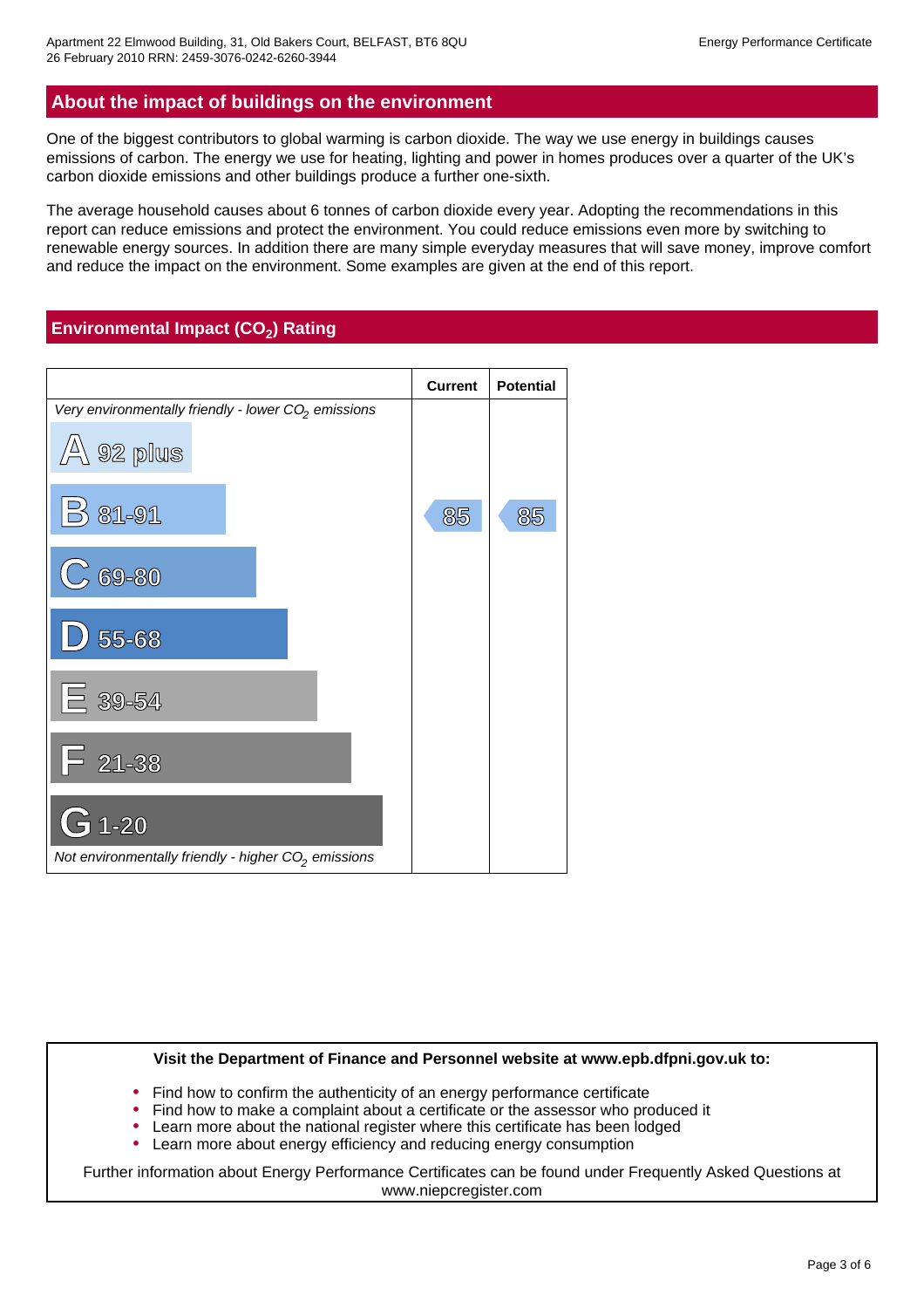# **Recommended measures to improve this home's energy performance**

Apartment 22 Elmwood Building Date of certificate: 26 February 2010 31, Old Bakers Court Reference number: 2459-3076-0242-6260-3944 BELFAST BT6 8QU

## **Summary of this home's energy performance related features**

The table below is an assessment of the key individual elements that have an impact on this home's energy and environmental performance. Each element is assessed by the national calculation methodology against the following scale: Very poor / Poor / Average / Good / Very good. The assessment does not take into consideration the physical condition of any element. 'Assumed' means that the insulation could not be inspected and an assumption has been made in the methodology based on age and type of construction.

|                                             |                                             | Current performance      |               |
|---------------------------------------------|---------------------------------------------|--------------------------|---------------|
| Element                                     | Description                                 | <b>Energy Efficiency</b> | Environmental |
| Walls                                       | Cavity wall, as built, insulated (assumed)  | Good                     | Good          |
| Roof                                        | (another dwelling above)                    | ۰                        |               |
| Floor                                       | (other premises below)                      |                          |               |
| Windows                                     | Fully double glazed                         | Average                  | Average       |
| Main heating                                | Boiler and radiators, mains gas             | Very good                | Very good     |
| Main heating controls                       | Programmer, TRVs and bypass                 | Average                  | Average       |
| Secondary heating                           | None                                        |                          |               |
| Hot water                                   | From main system                            | Very good                | Very good     |
| Lighting                                    | Low energy lighting in 60% of fixed outlets | Good                     | Good          |
| Current energy efficiency rating            |                                             | <b>B</b> 85              |               |
| Current environmental impact $(CO2)$ rating |                                             |                          | <b>B</b> 85   |

**Low and zero carbon energy sources**

None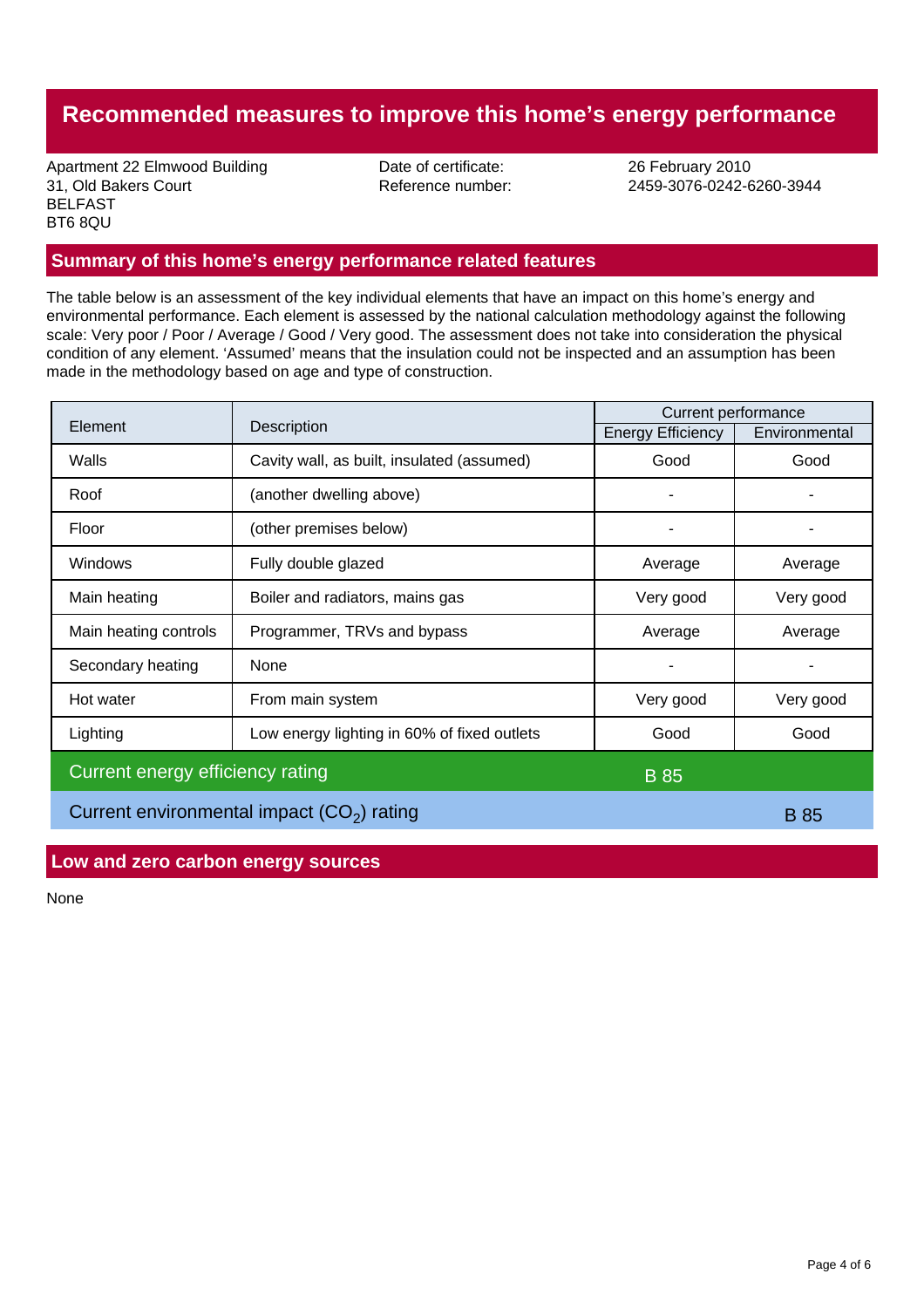## **Recommendations**

The measures below are cost effective. The performance ratings after improvement listed below are cumulative, that is they assume the improvements have been installed in the order that they appear in the table.

|                                               | Typical savings per<br>year | Performance ratings after improvement |               |
|-----------------------------------------------|-----------------------------|---------------------------------------|---------------|
| Lower cost measures (up to £500)              |                             | <b>Energy Efficiency</b>              | Environmental |
| Low energy lighting for all fixed outlets     | £12                         | <b>B</b> 86                           | <b>B</b> 85   |
| Total                                         | £12                         |                                       |               |
| <b>Potential Energy efficiency rating</b>     |                             | <b>B</b> 86                           |               |
| Potential environmental impact $(CO2)$ rating |                             | <b>B</b> 85                           |               |

## **Further measures to achieve even higher standards**

None

Improvements to the energy efficiency and environmental impact ratings will usually be in step with each other. However, they can sometimes diverge because reduced energy costs are not always accompanied by a reduction in carbon dioxide (CO $_{\rm 2}$ ) emissions.